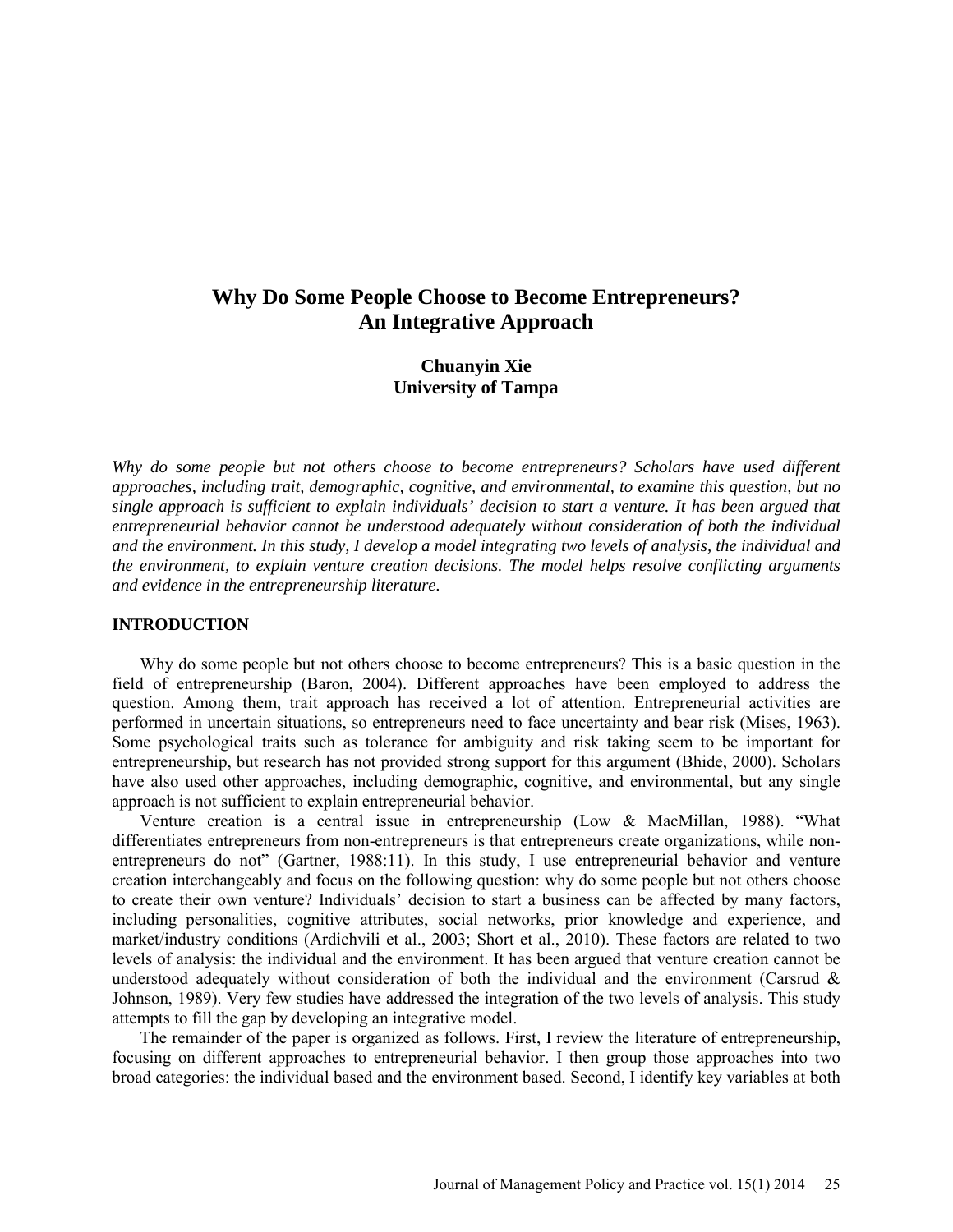the individual and the environment levels. Third, I develop a framework integrating the individual and the environment. Finally, I discuss implications of this study and future research directions.

#### **LITERATURE REVIEW**

In this section, I review different approaches used to examine entrepreneurial behavior. Based on the review of the literature, I summarize existing research and discuss the importance of an integrative approach.

#### **Trait Approach**

Trait approach proposes that entrepreneurship is a function of stable psychological characteristics possessed by some people. It is the enduring human attributes that lead these people to start their own business. Considerable research has been conducted on the differences between entrepreneurs and nonentrepreneurs. For example, Hornaday (1982) identified 42 attributes possessed by entrepreneurs. Among those attributes, the following four are frequently cited and considered important: risk taking propensity (Brockhaus & Horowitz, 1986), need for achievement (McClelland, 1961), tolerance for ambiguity (Begley & Boyd, 1987), and internal locus of control (Brockhaus, 1982).

#### *Risk Taking Propensity*

Venture creation tends to involve risk, so risk-taking appears to be one of the most distinctive features possessed by entrepreneurs (Das & Teng, 1997). Some scholars view entrepreneurs as inherent risk takers. For example, Leibenstein (1968) argued that the entrepreneur is "the ultimate uncertainty and/or risk bearer" (p.74). Gasse (1982) also contended that risk-taking propensity fundamentally distinguishes entrepreneurs from managers. Some empirical studies have provided support for this argument. Hull et al. (1980) reported that people were risk-taking when starting a business. Koh (1996) found that individuals with entrepreneurial inclination had a higher tendency to take risk than those with no entrepreneurial inclination.

The risk-taking argument is appealing, but not all scholars agree that entrepreneurs are risk-takers. According to McClelland (1961), entrepreneurs have a moderate level of risk-taking propensity. The reason is that they are not gambling in Las Vegas, but pursuing tasks that are achievable and controllable. Instead of deliberately pursuing risk, entrepreneurs assess and calculate risk carefully, so they are more likely to be moderate risk takers (Cromie & O'Domoghue, 1992). They use their own skills to earn a profit and achieve success (Cunningham & Lischeron, 1991). Miner (1990) even argued that a key task in entrepreneurship is to avoid risk.

#### *Need for Achievement*

Need for achievement motivates people to engage in uncertain tasks. It is a personality trait possessed by successful entrepreneurs (McClelland, 1961) and is an important determinant for entrepreneurial activities (Durand & Shea, 1974). There is empirical evidence that entrepreneurs have higher need for achievement than the general population (Begler & Boyd, 1987). However, it is also likely that people with high need for achievement pursue other jobs such as management to achieve their goals (Cromie, 2000). Hull et al. (1980) found that need for achievement was not associated with the propensity to start a business. Koh (1996) showed that entrepreneurs did not have higher scores in need for achievement than managers.

#### *Internal Locus of Control*

If individuals do not believe in their ability to influence the outcome, they are not likely to risk their own money to create a new business (Mueller & Thomas, 2001). It is argued, therefore, that entrepreneurial behavior is linked to internal locus of control (e.g., Brockhaus, 1982; Perry, 1990; Shapero, 1975). This link has received support from some empirical studies. Cromie and Johns (1983) found that entrepreneurs scored higher on internal control than experienced managers; Shapero (1975)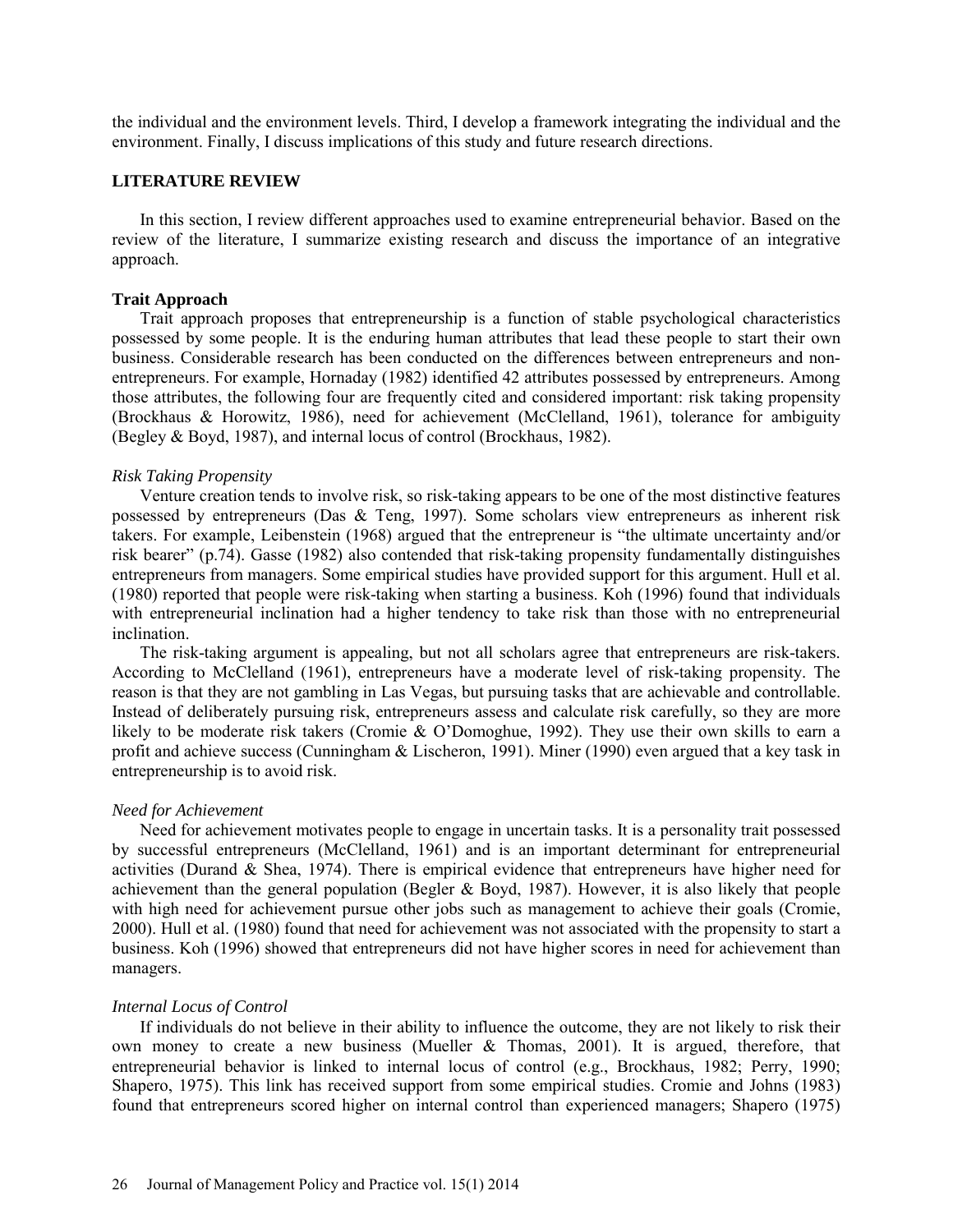reported that the entrepreneur group had higher internal control than the non-entrepreneur groups. However, not all empirical studies supported the positive relationship between internal locus of control and entrepreneurial behavior. Cromie et al. (1992) found no differences in internal control between entrepreneurs and managers. Koh (1996) showed entrepreneurial-oriented and non-entrepreneurialoriented MBAs did not differ in internal control.

#### *Tolerance for Ambiguity*

Tolerance for ambiguity is the willingness to act in an uncertain situation (Bhide, 2000). It has been argued that entrepreneurs are willing to tolerate ambiguity because the activities they perform are often uncertain. They "eagerly undertake the unknown" and "willingly seek out and manage uncertainty" (Mitton, 1989: 15). Many people do not want to pursue a potential opportunity because of their innate or psychological unwillingness to act in face of uncertainty (Bhide, 2000). Koh (1996) found that individuals who were entrepreneurially inclined had more tolerance for ambiguity than those who were not. Tolerance for ambiguity may be important for entrepreneurship, but other factors such as skills and backgrounds can also help individuals venture into an uncertain world (Bhide, 2000).

As reviewed above, the trait approach seems appealing, but the support for "distinctive qualities" has been weak or nonexistent (Bhide, 2000). When explaining the unsuccessful application of psychological theories to entrepreneurship, Carsrud and Johnson (1989) presented four reasons. First, entrepreneurs are assumed to have stable characteristics, which may not be true. The environment is likely to enact a change of individuals' attributes. Second, personality traits are not sufficient to explain specific social behaviors. Third, research on entrepreneurship typically separates "micro" level variables from "macro" level variables. Fourth, there is a lack of systematic research.

#### **Demographic Approach**

This approach uses individual demographic information to identify entrepreneurial behavior. It is based on the following assumption: people with similar backgrounds possess similar characteristics (Robinson et al., 1991). Therefore, entrepreneurial behavior may be predicted by identifying the known entrepreneurs' characteristics such as gender, age, education, socioeconomic status, and past experiences. Though some studies suggest that men are more likely to display entrepreneurial behavior than women (Crant, 1996), gender alone cannot explain why some men or women choose to become entrepreneurs. The relationship between education and entrepreneurship is unclear. Education helps individuals gain knowledge and skills needed for venture creation, but may or may not shape entrepreneurial behavior. Souitaris et al. (2007) found education had positive impact on entrepreneurial intention. Oosterbeek et al. (2010) reported education decreased students' intention to start a business, suggesting education may serve as a mechanism for sorting students. The impact of socioeconomic status on entrepreneurial behavior is not clear either. High status equips individuals with more resources, thus facilitating entrepreneurship. Low status may motivate individuals to be their own boss in order to avoid "shame" (Goss, 2005). Bhide (2000) argued that individuals with middle-class status are more likely to start a business than individuals from extremely wealthy or extremely deprived backgrounds. Entrepreneurial experience has been found to have positive impact on venture creation (Davidsson & Honig, 2003; Delmar & Davidsson, 2000), but many ventures are also created by people who have no entrepreneurial experience.

## **Cognitive Approach**

Cognitive approach focuses on the cognitive mechanisms through which individuals acquire, store, transform, and use information in the decision making process (Matlin, 2002). New ventures are often created under uncertainty, so cognitive factors such as perception and interpretation of limited information can play important roles in venture creation decisions (Forbes, 1999). Existing cognitive research on entrepreneurship has emphasized individuals' cognitive structures and processes (Shook et al., 2003).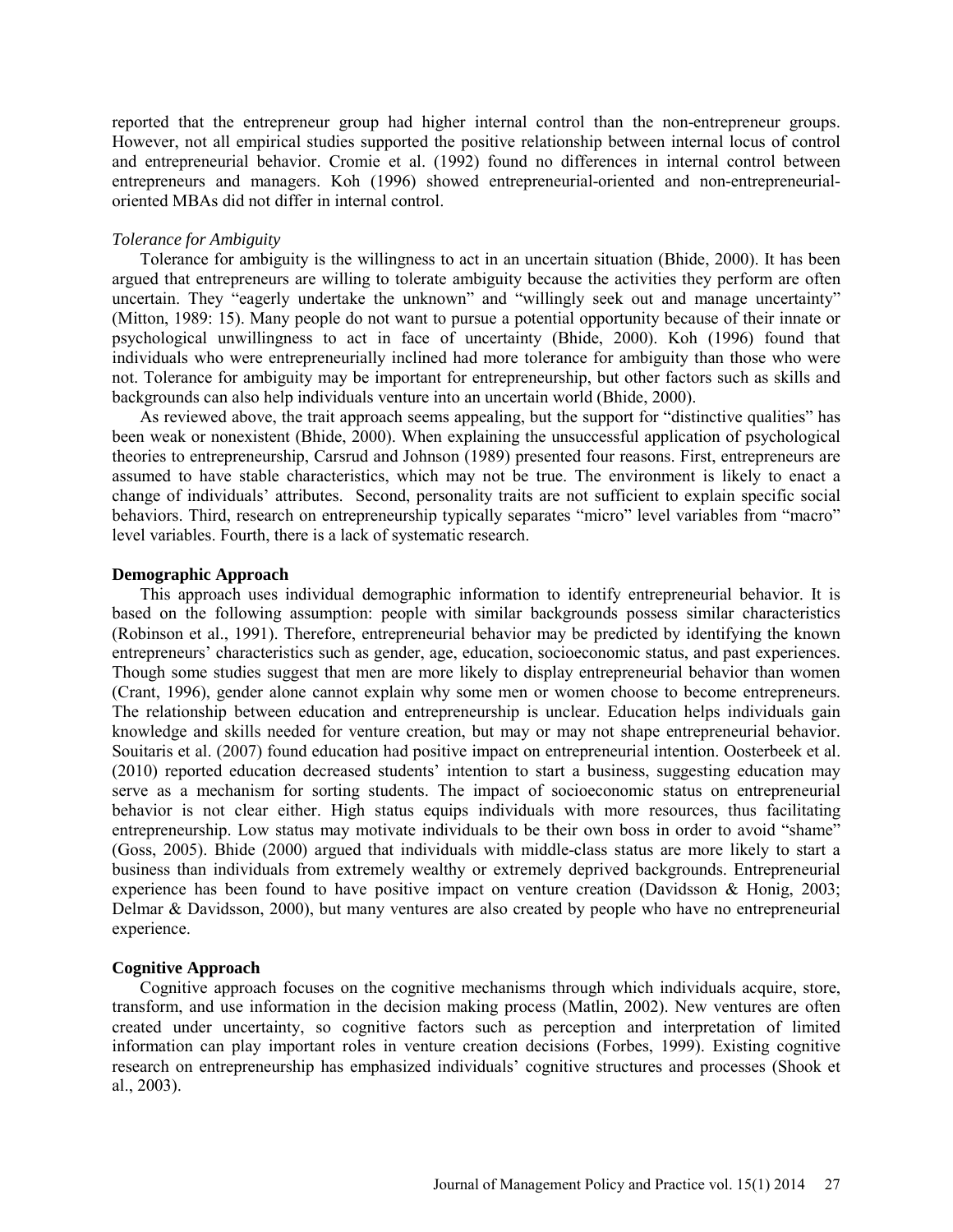#### *Cognitive Structure Research*

A cognitive structure is a hypothetical link between a stimulus and an ensuing judgment (Bieri et al., 1966). It is associated with knowledge storage and is often represented by constructs like schema, script, or knowledge structure (Gioia & Poole, 1984; Walsh, 1995). According to Buseniz and Lau (1996), cognitive structures function as a framework for people to enact their environment. It "invokes memory, provides knowledge, specifies relationships, and produces outputs by making predictions or inferences and initiating behavior" (p.28).

Entrepreneurs may have distinctive cognitive structures that have been addressed in different ways. Mitchell et al. (2000) found that arrangements, willingness, and ability scripts were associated with venture creation decisions. Krueger and colleagues (2000) reported that perceived feasibility and desirability had positive impact on individuals' intention to start a new business. Existing cognitive research has treated cognitive structures as being given or stable. Instead, they are experienced-based and context-related (Abelson, 1976). They are formed when individuals experience events in specific contexts. They are not isolated from the environment.

Attitude, another form of cognitive structure, has also received attention in entrepreneurship research. It is defined as "the predisposition to respond in a generally favorable or unfavorable manner with respect to the object of the attitude" (Robinson et al., 1991: 17). Individuals' attitude is not seen as being stable. Instead, it changes across both time and situation through person-environment interactions. Some scholars argued that attitude is a better indicator for entrepreneurial behavior than personal traits or demographic variables (McCline et al., 2000; Robinson et al., 1991).

#### *Cognitive Process Research*

A cognitive process refers to the way in which information is received and utilized (Walsh, 1995). Human beings are far from totally rational, so biases often exist in the decision making process. According to Baron (2004), cognitive biases play an important role in venture creation decisions. They help entrepreneurs navigate uncertain situations, process information, and simplify decision making (Busenitz & Lau, 1996). Among various forms of cognitive biases, heuristics have been extensively researched in the field of entrepreneurship. They are informal rules-of-thumb or intuitive guidelines that can produce quick solutions to problems (Tversky & Kahneman, 1974). Scholars have also identified the following forms of cognitive biases related to entrepreneurship: overconfidence (Busenitz & Barney, 1997; Busenitz & Lau, 1996; Simon et al, 2000), representativeness (Busenitz & Barney, 1997; Katz, 1992), illusion of control (Simon et al, 2000), and belief in the law of small numbers (Simon et al, 2000). Despite the importance of cognitive biases, the relationship between cognitive biases and venture creation is not conclusive. For example, based on a sample of 191 MBA students, Simon et al. (1999) found that overconfidence did not have positive impact on individuals' decision to start a venture.

#### **The Environment Approach**

The environment approach to entrepreneurship focuses on the impact of the context on venture creation. There are three streams of research on the role of the context. First, role models, as contextual factors, have been extensively examined. According to Brockhaus and Horwitz (1986: 43), "... from an environmental perspective, most entrepreneurs have a successful role model, either in their family or the work place." Empirical evidence suggests role models encourage entrepreneurial behavior. For example, Wang and Wong (2004) conducted a survey of 5326 undergraduates in Singapore and reported that respondents whose families ran a business were more interested in entrepreneurship. In the Netherlands, De Wit and Van Winden (1989) found that self-employed fathers had a decisive impact on the choice to become self-employed.

The second stream of research explores how the broad context supports or constrains entrepreneurial behavior. Researchers have examined the impact of the following aspects: political, economic, cultural, and support institutions. According to Gnyawali and Fogel (1994), the government can encourage entrepreneurial activities by creating an "enterprise culture" in which new ventures take reasonable risks and seek profits. It may also discourage potential entrepreneurs by imposing rules, procedural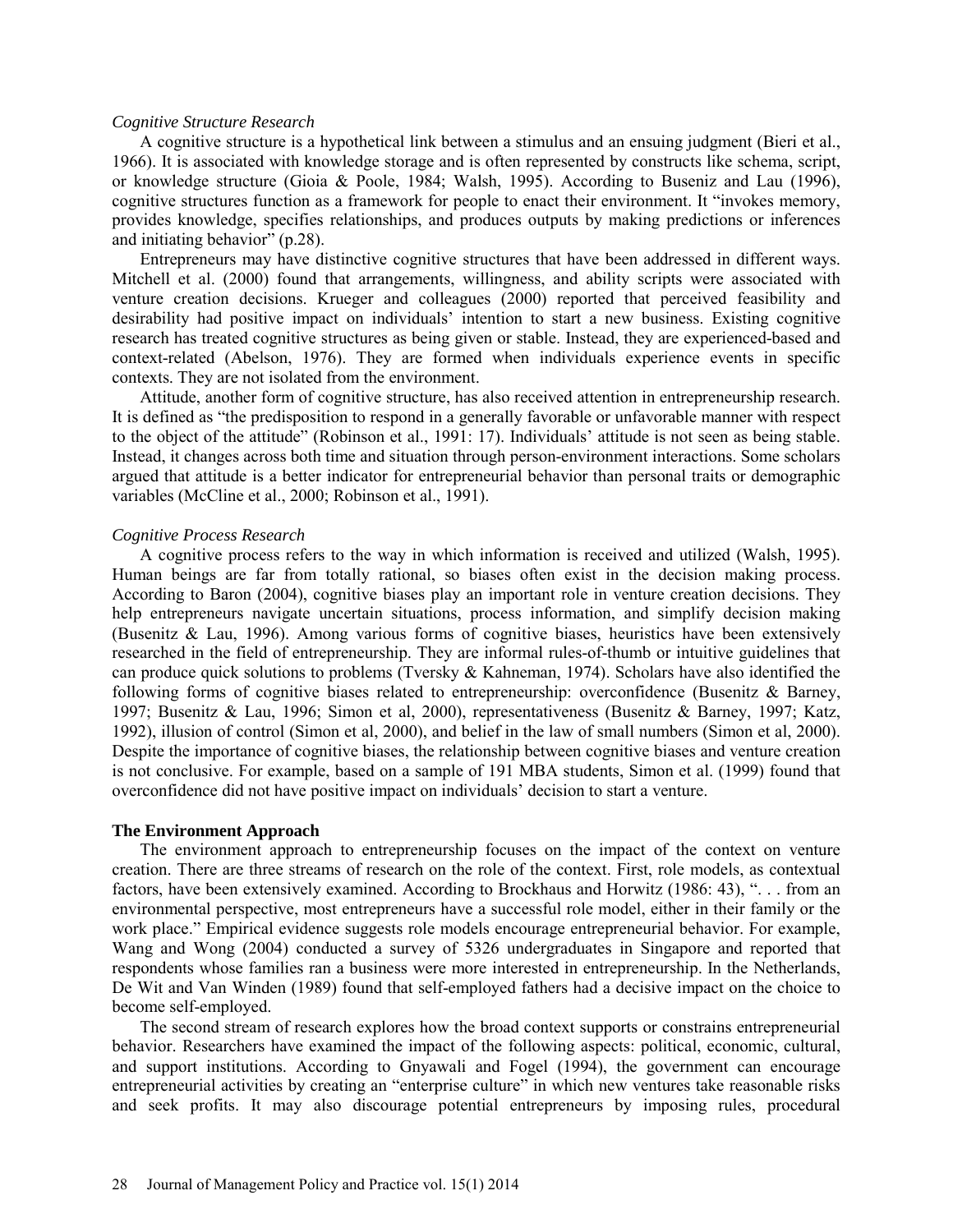requirements, and unfavorable policies on the venture creation process. Favorable economic conditions such as demand and industry growth are likely to exert positive impact on venture creation, but empirical studies have not provided strong support for this argument. For example, Okamuro (2008) found that districts with high expected profits did not have high start-up ratios. The role of culture in entrepreneurship has also been widely studied. Scholars have used Hofstede's (1980) four cultural dimensions, power distance, individualism, uncertainty avoidance, and masculinity, to assess the impact of culture. All dimensions seem to be relevant to entrepreneurship (Mitchell et al., 2000), but there is also evidence that national differences have greater impact than cultural differences (Tan, 2002).

Support institutions facilitate entrepreneurial activities. Support takes different forms. The availability of training programs is likely to influence the venture creation process (Gnyawali & Fogel, 1994) because entrepreneurship needs knowledge and skills. Financial assistance is another form of support. It addresses start-up capital needs and diversifies risk. Entrepreneurs also need a variety of non-financial assistance, including incubator facilities, counseling and advisory services, and entrepreneurial networks.

The third stream of research focuses on embeddedness, which can be relational and spatial (Thornton, 1999). The former is a social network of actors, while the latter is associated with the density and proximity of venture firms. Relational embeddedness can help potential entrepreneurs discover opportunities, secure resources, and obtain legitimacy (Elfring & Hulsink, 2003). Hills et al. (1997) reported that about half of the entrepreneurs obtained business ideas from their social networks. According to Nijkamp (2003), spatial embeddedness can provide "geographical seedbed conditions" for entrepreneurship, but is often neglected in research. The "geographical seedbed" can be in both metropolitan and non-metropolitan areas. Support services like counseling and training programs are often available in metropolitan areas, making them favorable locations for entrepreneurial activities. Nonmetropolitan seedbeds are often found in high technology regions like Silicon Valley. Silicon Valley is an ecosystem consisting of institutions, venture capital, social capital, and entrepreneurial spirit.

#### **Summary**

Scholars have used different approaches to study entrepreneurial behavior. Each approach alone cannot answer the question: why do some people but not others become entrepreneurs? Different approaches focus on different influencing factors which can be grouped into two categories: individualbased and environment-based. The individual-based research emphasizes the role of the individual in starting a new business. The individual becomes an entrepreneur due to personal characteristics. The environment-based research puts emphasis on the individual's context. The context is important because it provides opportunities and assistance for venture creation. Table 1 presents a summary of research on venture creation based on the individual-environment classification.

Entrepreneurs have not been found to belong to a distinctive group. This conclusion does not necessarily mean personal characteristics are irrelevant. As Carsrud and Johnson (1989) argued, entrepreneurial behavior is human behavior, so individuals' psychological factors should not be excluded from entrepreneurship studies. The environment is also an inseparable part of the entrepreneurial process because it provides opportunities and support. Therefore, Carsrud and Johnson proposed that the individual and the environment be integrated. However, it's still unclear how to integrate the two levels of analysis. In the following section, I develop an integrative model explaining why some people choose to become entrepreneurs.

#### **AN INTEGRATIVE MODEL OF VENTURE CREATION**

#### **Key Variables at the Individual and the Environment Levels**

When venture creation is researched at the individual level, emphases have been placed on personality traits, demographic features, and cognitive characteristics. Though individual level factors vary widely, they are related to two broad questions. First, what knowledge and skills are needed for venture creation? The demographic research attempts to answer this question directly, while the cognitive research examines it through knowledge structures which are formed on a basis of what the individual has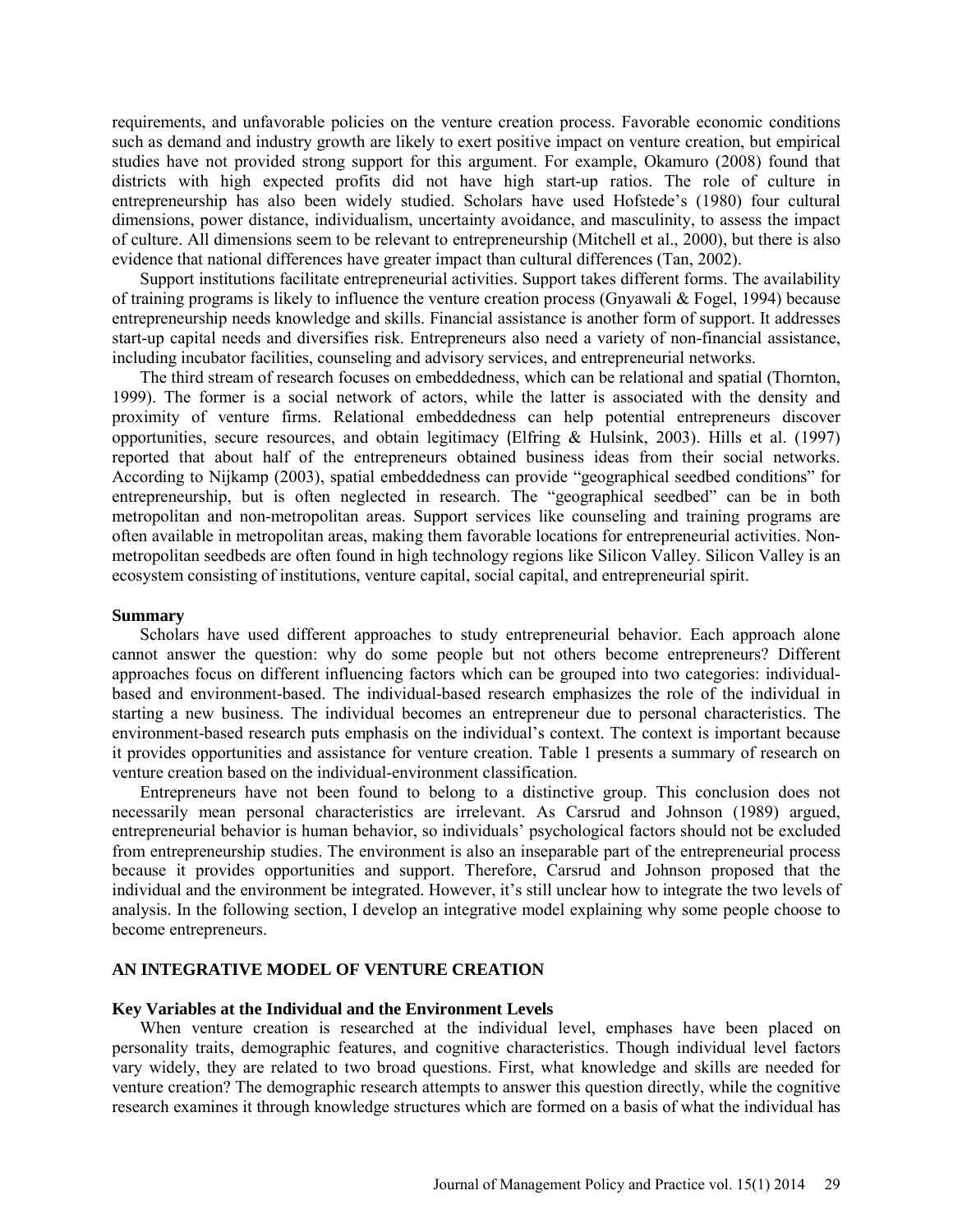possessed or experienced. I use "technical preparedness" to describe to what degree the individual has possessed knowledge and skills necessary for starting a business. Second, what do individuals need to possess in order to deal with uncertainty and risk associated with venture creation? The trait research attempts to answer this question. Though psychological traits are not sufficient to define entrepreneurs, if individuals are motivated, confident, and prepared for possible loss, they would be in a better position to start a business. I use "psychological preparedness" to describe to what degree the individual is prepared to handle risk and uncertainty in entrepreneurship. Entrepreneurship scholars have used two views to address the importance of the individual in venture creation: Schumpeterian view and Kirznerian view. The former emphasizes distinctive personal traits, while the latter stresses personal knowledge base (Dutta & Crossan, 2005). Technical preparedness is consistent with the Kirznerian view and psychological preparedness is consistent with the Schumpeterian view.

|                                        | <b>Individual-Based Research</b>                                                                                                                                                                                                                                                                                                                                                                                                     | <b>Environment-Based Research</b>                                                                                                                                                                                                |
|----------------------------------------|--------------------------------------------------------------------------------------------------------------------------------------------------------------------------------------------------------------------------------------------------------------------------------------------------------------------------------------------------------------------------------------------------------------------------------------|----------------------------------------------------------------------------------------------------------------------------------------------------------------------------------------------------------------------------------|
| <b>Main ideas</b>                      | Identifying distinctive individual<br>characteristics leading to venture<br>creation                                                                                                                                                                                                                                                                                                                                                 | Emphasizing the role of the<br>environment in shaping individuals'<br>decisions to create a venture                                                                                                                              |
| <b>Approaches and key</b><br>variables | Trait approach: willingness to<br>take risk; need for achievement;<br>tolerance for ambiguity; and<br>internal locus of control.<br>Demographic approach: gender;<br>$\bullet$<br>age; education; socioeconomic<br>status, and past experience<br>• Cognitive approach: schema;<br>scripts; attitude; biases and<br>heuristics; overconfidence;<br>representativeness; illusion of<br>control; belief in the law of small<br>numbers | • Immediate context: role model (in<br>the family or work place)<br>Broad context: political/legal;<br>economic; cultural; support<br>institution.<br>Embededness approach: relational<br>embeddedness; spatial<br>embeddedness- |
| <b>Implications</b>                    | Variables at the environment level<br>Variables at the individual level are<br>help explain venture creation, but the<br>not sufficient to explain venture<br>role of the individual cannot be<br>creation<br>neglected                                                                                                                                                                                                              |                                                                                                                                                                                                                                  |

## **TABLE 1 RESEARCH ON VENTURE CREATION**

At the environment level, research attention has been devoted to different aspects of the environment. Though the environment can affect entrepreneurship in different ways, it plays two basic roles: providing opportunities and facilitating venture creation process. Opportunity is a necessary condition for entrepreneurship. "Without an opportunity, there is no entrepreneurship" (Short et al., 2010: 40). Opportunities are discovered (Shane, 2000), so they exist in the environment. According to Dimov (2007: 561), "entrepreneurial opportunities do not simply 'jump out' in a final, ready-made form but emerge in an iterative process of shaping and development." Opportunity development is an intentional process in which the individual's domain knowledge and experience will play an important role. Detienne and Chandler (2004) classified opportunities as clearly and unclearly defined. To discovery unclearly defined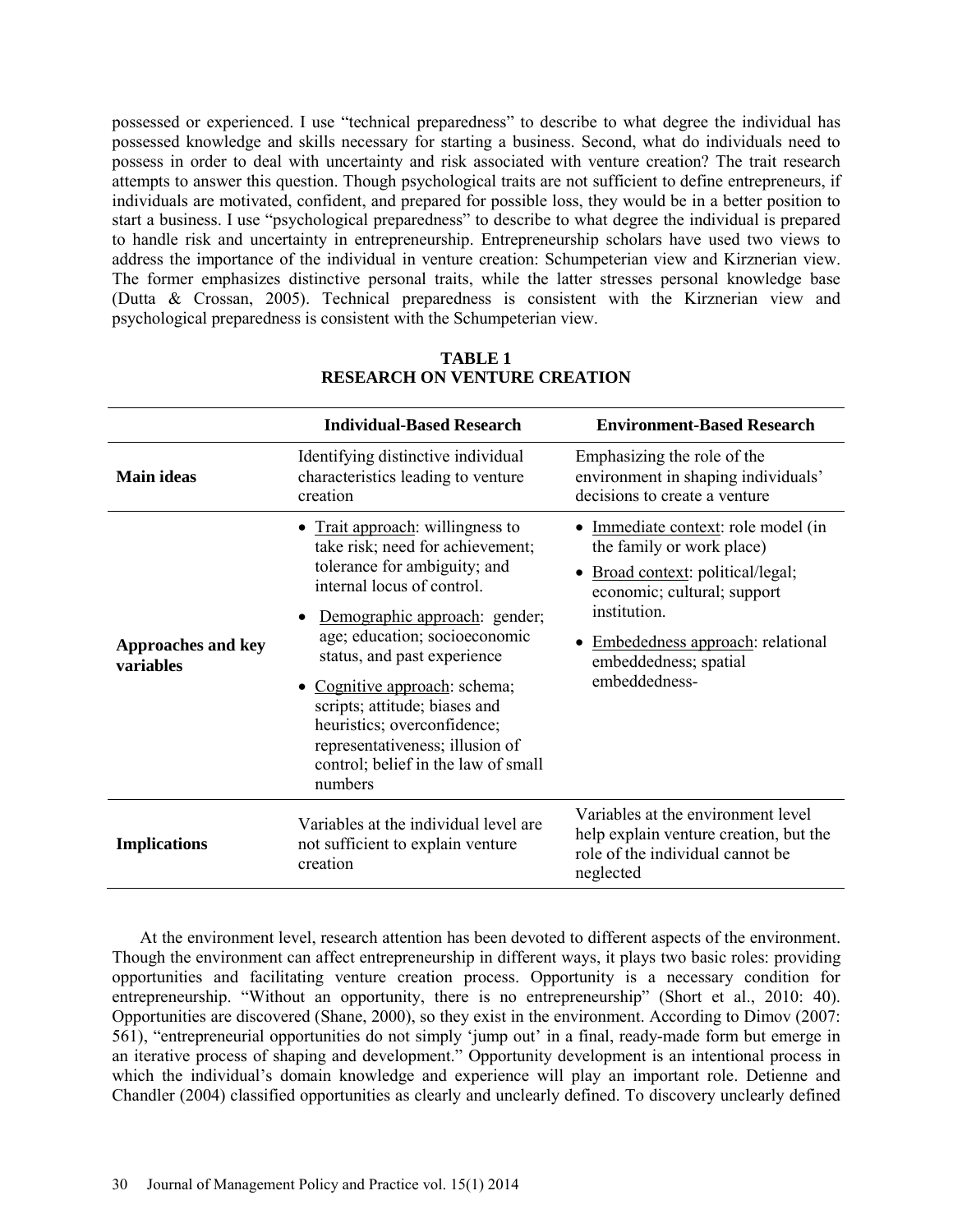opportunities, individuals need to be creative and match "external stimuli with individual specific knowledge and capabilities" (p.245). Clearly defined opportunities just need search skills to be discovered. In this study, I address two types of opportunity: clearly defined and unclearly defined. With clearly defined opportunities, individuals are able to perform cost-benefit analysis. Risk may not be totally avoidable because of competition in the future. Reducing risk is largely a management issue. Unclearly defined opportunities are emerging in the environment. Because of their future uncertainties, it is hard to perform a formal analysis in terms of market and profitability. When potential entrepreneurs identify, develop, and act on opportunities, the environment may facilitate or hinder the process (Gnyawali & Fogel, 1994). Support from the environment may take different forms, including venture capital, incubation resources, training programs, consulting services, supportive attitudes and cultures, etc.

Based on the individual-environment classification and their key variables, I develop an integrative model, as shown in Table 2. This model illustrates a multifaceted phenomenon of entrepreneurship. Entrepreneurs may not be a distinctive group. Many people are likely to become entrepreneurs even if they are not prepared well and the environment is not favorable enough. I distinguish among four levels of likelihood of venture creation: very likely, likely, slightly likely, and least likely. Based on the two views of entrepreneurship, Kirznerian and Schumpeterian, I classify people into four groups, as shown in Table 3.

## **Proactive Professionals**

If individuals are prepared well both technically and psychologically, they are often motivated to become entrepreneurs, regardless of the environment. An ideal situation is that the environment is also favorable: opportunities can be clearly defined and entrepreneurial support is available. With their knowledge and skills, this group of people can easily capture the opportunities with relatively low risk. If opportunities cannot be clearly defined, they tend to be broad and vague. In order to turn them into profitable businesses, potential entrepreneurs need to further develop them. Opportunity development is associated with both intrinsic personal traits and knowledge base (Dutta & Crossan, 2005). On the one hand, individuals need to invest time and money to further explore them, but whether or not they can finally become actionable opportunities is unknown (Dimov, 2007). Therefore, certain personal traits like risk taking and tolerance for ambiguity would be necessary. On the other hand, opportunity development needs relevant knowledge and skills. As far as support from the environment is concerned, it would be largely financial, cultural, and social. Training is unnecessary. A lack of support from those areas may not prevent the individual from starting a business. For example, empirical studies suggest that entrepreneurial activities can still be active in the environment characterized by hostility and conservative culture (Tan, 1996; 2002).

## **Conservative Non-Professionals**

If individuals are not prepared both technically and psychologically, they are least likely to create their own business, regardless of the environment. Without basic knowledge and skills, it is difficult for them to detect any early signals implying profit potentials. That is to say, they are not likely to be aware of opportunities that are emerging. If the environment is supportive, they might learn from various support programs that potential opportunities exist in certain markets. The problem is that they lack the ability and motivation to further develop them. For clearly defined opportunities, they may be aware of their existence, but are hardly attracted to them for two reasons. First, these people lack motivation to pursue higher goals. They are not comfortable with challenges. They would be "rigid in nature" because of limited education and short-term orientation (Smith and Miner, 1983). Second, clearly defined opportunities involve low risk from a demand perspective. After they are turned into business, risk always exists because of competition. Psychological unpreparedness would discourage them from taking any risk or working under uncertainty. As a result, they lose interest in becoming entrepreneurs.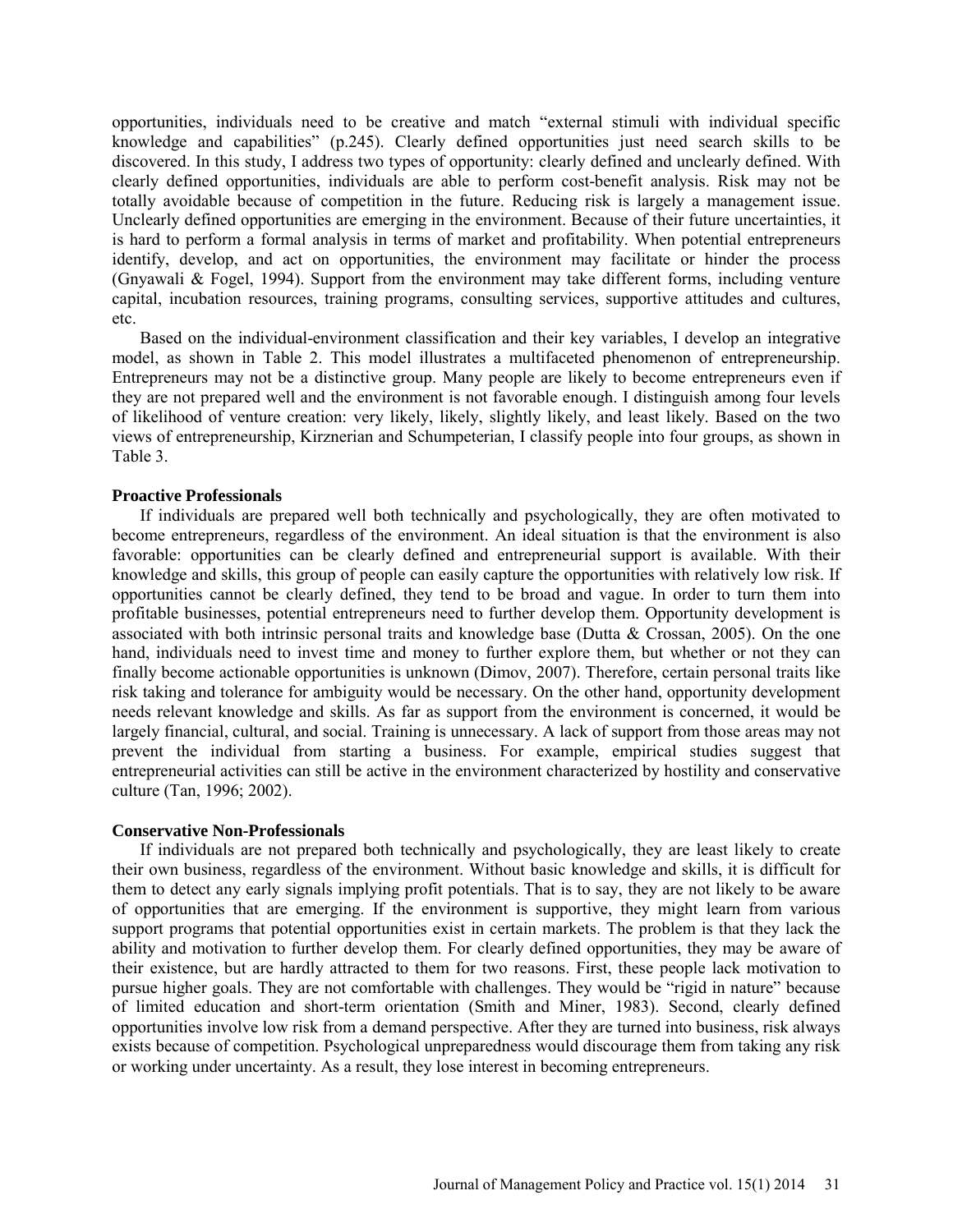| The Environment | Opportunity: <b>Clearly Defined</b>   | Support: <b>High</b> | Venture creation least<br>• Lack of interest<br>likely                             | Venture creation very<br>· Overoptimistic<br>· Profit potential<br>likely                         | Venture creation likely<br>· Reasonable risk<br>· Profit potential                                | Venture creation very<br>· Ideal situation for<br>entrepreneurship<br>likely                                |
|-----------------|---------------------------------------|----------------------|------------------------------------------------------------------------------------|---------------------------------------------------------------------------------------------------|---------------------------------------------------------------------------------------------------|-------------------------------------------------------------------------------------------------------------|
|                 |                                       | Support: Low         | Venture creation least<br>• Lack of interest<br>likely                             | Venture creation likely<br>· Profit potential<br>· Overoptimistic                                 | Venture creation slightly<br>• Opportunity cost<br>· Profit potential<br>• Conservative<br>likely | Venture creation very<br>Ability to capture<br>· Profit potential<br>opportunity<br>• Proactive<br>likely   |
|                 | Opportunity: <b>Unclearly Defined</b> | Support: <b>High</b> | $\bullet$ No ability to develop<br>Venture creation least<br>opportunity<br>likelv | Venture creation slightly<br>· No ability to develop<br>· Overoptimistic<br>opportunity<br>likely | Venture creation slightly<br>• Opportunity cost<br>• Conservative<br>likely                       | Venture creation very<br>ability to develop<br>$\bullet$ Willingness and<br>opportunity<br>likely           |
|                 |                                       | Support: Low         | creation least<br>• No awareness of<br>opportunity<br>Venture<br>likely            | creation least<br>• No awareness of<br>opportunity<br>Venture<br>likely                           | develop opportunity<br>creation least<br>• Unwillingness to<br>Venture<br>likely                  | creation very<br>ability to develop<br>· Willingness and<br>opportunity<br>· Proactive<br>Venture<br>likely |
| The Individual  |                                       |                      | Preparedness:<br>Psychological<br>Low                                              | Preparedness:<br>Psychological<br>High                                                            | Preparedness:<br>Psychological<br>Low                                                             | Preparedness:<br>Psychological<br>High                                                                      |
|                 |                                       |                      | Preparedness:<br>Technical<br>$\overline{Low}$                                     |                                                                                                   | Preparedness:<br>Technical<br>High                                                                |                                                                                                             |

TABLE 2<br>AN INTEGRATIVE MODEL OF VENTURE CREATION **AN INTEGRATIVE MODEL OF VENTURE CREATION**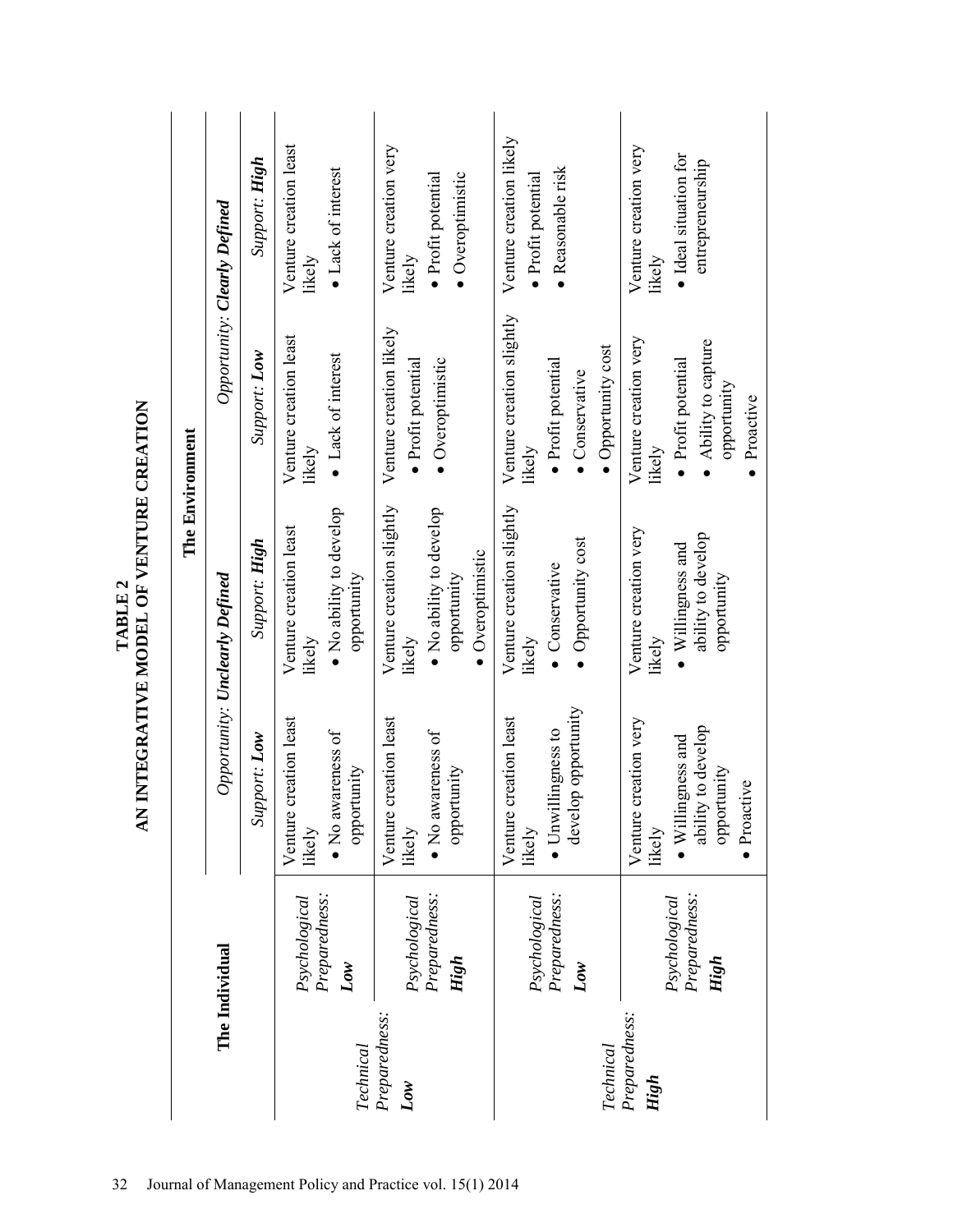## **TABLE 3 CLASSIFICATION OF INDIVIDUALS**



#### **Conservative Professionals**

Technical preparedness is important in the Kirznerian view, but it may not ensure venture creation. If it is combined with low psychological preparedness, venture creation can be likely, slightly likely, and least likely. Individuals with high technical preparedness are well equipped to identify emerging opportunities because of their knowledge and skills. They are also capable of developing them, but may not be willing to do so from a psychological perspective for two reasons. First, they often shy away from any risky initiatives. Though technically capable, they lack motivation to pursue higher goals. Second, these people often have good salaried jobs. They incur opportunity costs when switching to selfemployment (Bhide, 2000).

If opportunities cannot be clearly defined and support from the environment is not readily available, pursuing the opportunities will be very risky. It is highly unlikely that conservative professionals are willing to quit their decent jobs and venture into an uncertain world. If the environment can provide support such as venture capital, incubation resources, and positive social attitude, they may perceive less risk. They may commit resources to developing the emerging opportunities. However, technical people are often rational, so they are less likely to have cognitive biases. Therefore, the chance of venture creation is slight, though not impossible.

If opportunities can be defined clearly, it is relatively easy to make future predictions. Reduced uncertainty means reduced risk, which would have positive impact on venture creation by conservative professionals. This is particularly true when the environment is favorable. Available resources and profit potentials would encourage them to take reasonable risk which is mainly associated with competition. If the environment is unfavorable, however, there would be only a slight chance for them to start their own business. For example, when China was in its early stages of economic transition, its environment was viewed as "hostile" from a political perspective (Tan, 1996). The former centrally controlled economy left numerous unfilled market niches yet to be exploited, but a majority of private businesses were not created by well-educated people (He, 2009).

#### **Proactive Non-Professionals**

Proactive non-professionals are characterized by high psychological preparedness and low technical preparedness. Psychological preparedness is emphasized in the Schumpeterian view. When it is combined with low technical preparedness, venture creation can be very likely, likely, slightly likely, and least likely, depending on the environment. Potential entrepreneurs need to deal with uncertainty and possible loss. Though trait approach to entrepreneurship is generally unsuccessful, it may still be argued that if individuals are risk averse, uncomfortable with uncertainty, and content with status quo, they would hardly become entrepreneurs. On the technical side, if individuals do not have relevant knowledge and skills, they are disadvantaged in identifying and developing emerging opportunities.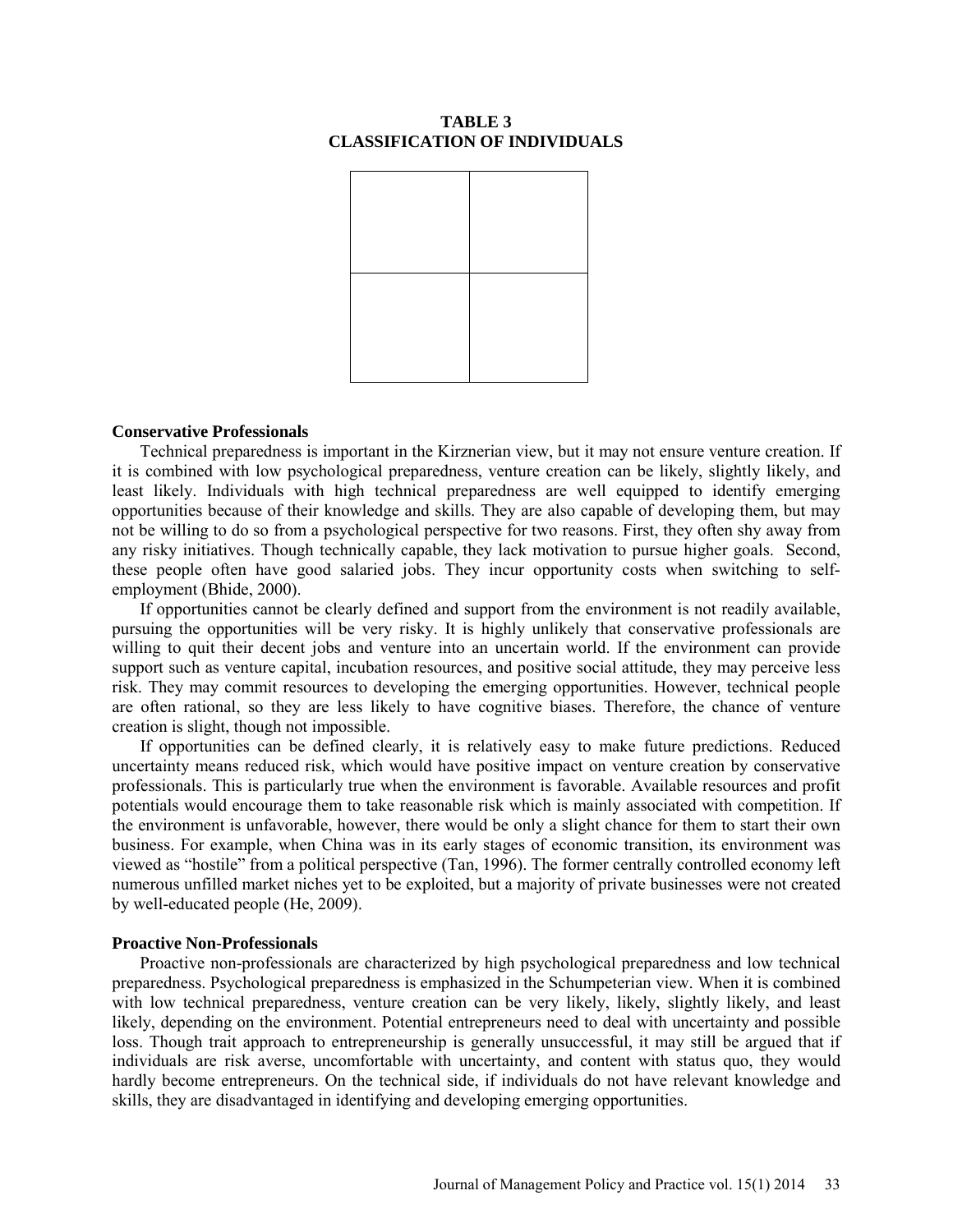When opportunities are emerging, it would be hard for proactive non-professionals to spot them if assistance programs are not available. Therefore, venture creation is least likely. Even if these programs are available, opportunity development will not be easy for them from a technical point of view. But they are likely to be overoptimistic (Simon et al., 2000), so there is still a chance, though slight, for them to start a venture. If opportunities are clearly defined, proactive non-professionals would be eager to exploit them even in an unfavorable environment. Inadequate technical preparation may not be a major obstacle. Their proactiveness and tenacity can drive them to find and mobilize needed resources. For example, when China started its economic transition, opportunities were everywhere, but entrepreneurial support was almost non-existent. Many people from lower social classes such as farmers and industrial workers courageously ventured into the private sector in order to get rich (He, 2009). If support is available from the environment, proactive non-professionals are more likely to capture clearly defined opportunities.

## **DISCUSSION**

Why do some people but not others identify opportunities and turn them into ventures? Influencing factors vary, but can be addressed at two levels: the individual and the environment. Individuals are different; the environment also presents different situations. That's why any single factor, whether it is the individual's characteristic or the external opportunity, cannot sufficiently explain the venture creation phenomenon.

In this study, I develop a model integrating both the individual and the environment levels of analysis. The environment provides opportunities that are necessary for venture creation, but it is the individual who makes choices (Shaver & Scott, 1991). When individuals are well prepared both technically and psychologically, they are always potential entrepreneurs. No matter how unpredictable and unsupportive the environment is, they are able to navigate the uncertainties and complexities to detect potential opportunities and act on them perseveringly. When people are only partially prepared, either technically or psychologically, they are still likely to become entrepreneurs, depending on the conditions of the environment. The nature of the opportunity and the availability of support resources can shape their entrepreneurial decisions. If people are not prepared both technically and psychologically, they would be least likely to start their own business.

This study makes two contributions. First, it brings together vast but fragmented literature on entrepreneurial behavior. Different approaches address the venture creation phenomenon in different ways. Though each approach has its merits, it only focuses on certain aspects of the complex phenomenon. For example, opportunity is basic to entrepreneurship, but it may not attract people if other conditions are not met. There is evidence that demand does not necessarily lead to more new ventures (Okamuro, 2008). To better understand entrepreneurship, therefore, we need an integrative approach. This study establishes an integrative model that can complement existing approaches to entrepreneurship.

Second, the integrative model helps resolve conflicting arguments and evidence in entrepreneurship research. For example, trait approach has not generated consistent results. Entrepreneurs may or may not be risk takers (Hull et al., 1980; McClelland, 1961); need for achievement may or may not lead to venture creation (Begler & Boyd, 1987; Koh, 1996); internal locus of control may or may not characterize entrepreneurs (Cromie et al., 1992; Cromie & Johns, 1983); and effective handling of uncertainty can be affected by both trait or non-trait related factors such as skills (Bhide, 2000). This study suggests that psychological traits alone may not explain individuals' decision to start a business. Other factors, including technical preparation, the nature of opportunity, and the availability of support resources, can also play a role. If individuals are technically prepared, are able to clearly define opportunities, and have access to support resources, they may not need risk-taking propensity to create a venture. Other approaches, including demographic, cognitive, and environmental, do not have high explanatory power either. A main reason is that they separate the two levels of analysis: the individual and the environment.

This study presents a conceptual model. Two directions for future research are suggested. First, technical preparedness and psychological preparedness are two broad concepts. They are important because they are related to the Kirznerian and Schumpeterian views of entrepreneurship. Future research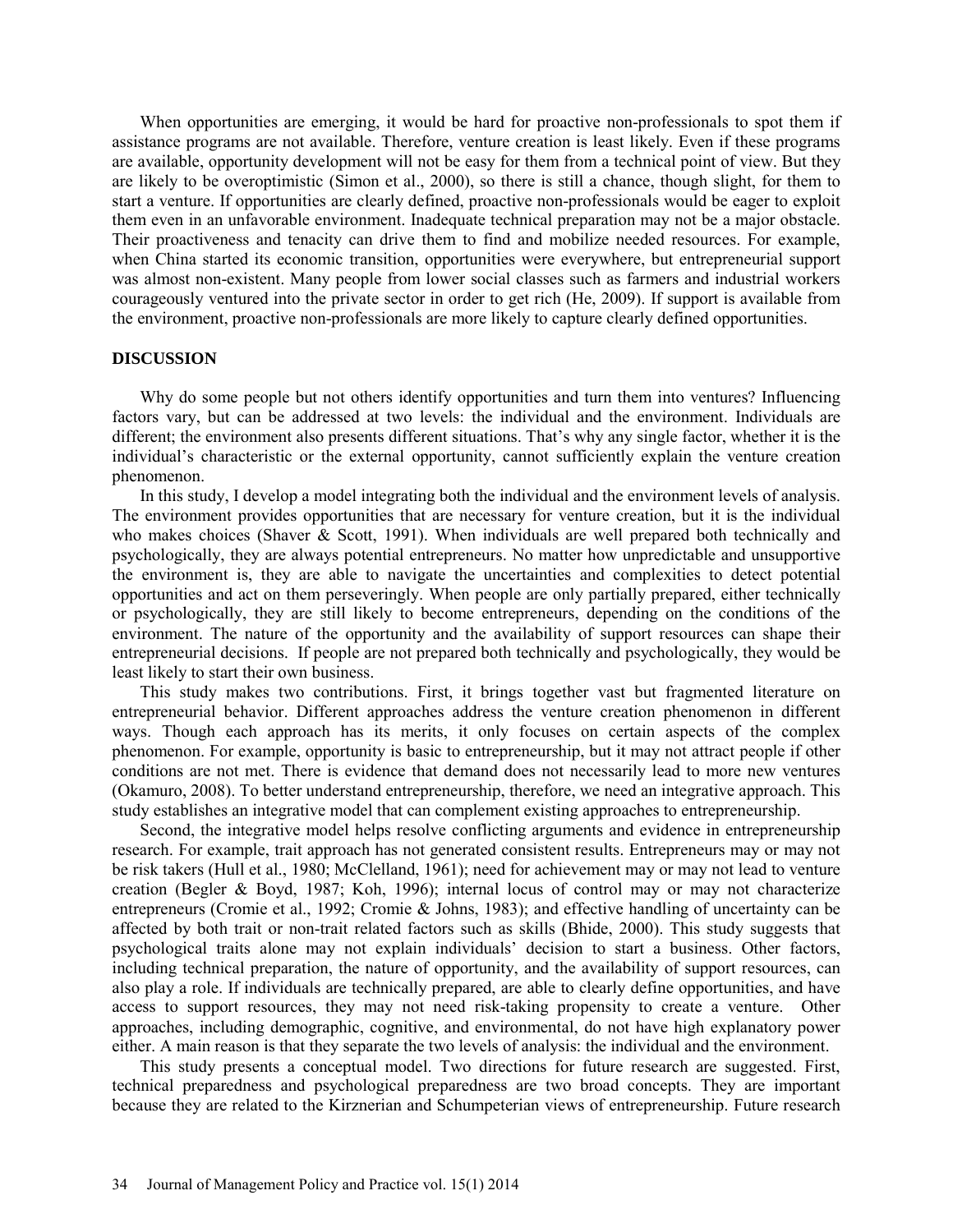may focus on how to measure them so as to provide more practical implications for potential entrepreneurs. Second, the study integrates the individual and the environment level variables, but does not address a possible impact of the environment on the individual. For example, one reason for unsuccessful trait research is its assumption about stable psychological attributes (Carsrud & Johnson, 1989). It is likely that individuals' psychological states are subject to change as they gain new experience in the environment. Research on this issue may complement the trait approach to entrepreneurship.

## **CONCLUSION**

Venture creation decisions are made by individuals who identify and act on opportunities from the environment. Therefore, venture creation can be better explained by integrating both the individual and the environment. I acknowledge the importance of the environment, but I emphasize the central role played by the individual. Ideally, the individual is both technically and psychologically prepared for being an entrepreneur, a combination of the Kirznerian and Schumpeterian views of entrepreneurship. If the individual is not prepared perfectly, a more common situation in the real world, venture creation is still likely. The environment may facilitate the venture creation process through providing support resources.

## **REFERENCES**

- Abelson, R. P. (1976). Script processing in attitude formation and decision-making. In J. S. Carroll & J. W. Payne (Eds), *Cognition and Social Behavior*. Hillsdale, NJ: Erlbaum.
- Ardichvili, A., Cardozo, R., & Ray, S. (2003). A theory of entrepreneurial opportunity identification and development. *Journal of Business Venturing, 18*(1): 105-123.
- Baron, R. A. (2004). The cognitive perspective: A valuable tool for answering entrepreneur's basic "why" questions. *Journal of Business Venturing, 19*(2): 221-239.
- Begley, T., & Boyd, D. (1987). Psychological characteristics associated with performance in entrepreneurial firms and smaller businesses. *Journal of Business Venturing, 2*(1): 79-93.
- Bhide, A. V. (2000). *The origin and evolution of new business*. New York: Oxford Press, Chapter 4 "Distinctive Qualities".
- Bieri, J., Atkins, A. L, Briar, S., Leaman, R. L., Miller, H., & Tripodi, T. (1966). *Clinical and Social Judgment: The discrimination of behavioral information.* John Wiley & Sons, Inc.
- Brockhaus, R. H. (1982). The psychology of the entrepreneur. In C.A. Kent, D.L. Sexton, & K.H. Vesper (Eds). *Encyclopedia of Entrepreneurship*. Englewood Cliffs, NJ: Prentice Hall.
- Brockhaus, R. H., & Horowitz, P. (1986). The psychology of the entrepreneur. In *The Art and Science of Entrepreneurship*. D. Sexton and R. Smilor (Eds.) Ballinger, Cambridge, MA.
- Busenitz, L. W., & Barney, J. B. (1997). Differences between entrepreneurs and managers in large organizations: Biases and heuristics in strategic decision-making. *Journal of Business Venturing, 12*(1): 9-30.
- Busenitz, L. W., & Lau, C. (1996). A cross-cultural cognitive model of new venture creation. *Entrepreneurship: Theory and Practice, 20*(4) 25-39.
- Crant, J. M. (1996). The proactive personality scale as a predictor of entrepreneurial intentions. *Journal of Small Business Management, 34*(3): 42-49.
- Cromie, S. (2000). Assessing entrepreneurial inclinations: Some approaches and empirical evidence. *European Journal of Work and Organizational Psychology, 9*(1), 7-30.
- Cromie, S., Callaghan, I., & Jansen, M. (1992). The entrepreneurial tendencies of managers: A research note. *British Journal of Management, 3*(1): 1-5.
- Cromie, S., & Johns, S. (1983). Irish entrepreneurs: Some personal characteristics. *Journal of Organization Behavior, 4*: 317-324.
- Cromie. S., & O'Donoghue, J. (1992). Assessing entrepreneurial inclinations. *International Small Business Journal, 10*, 66-73.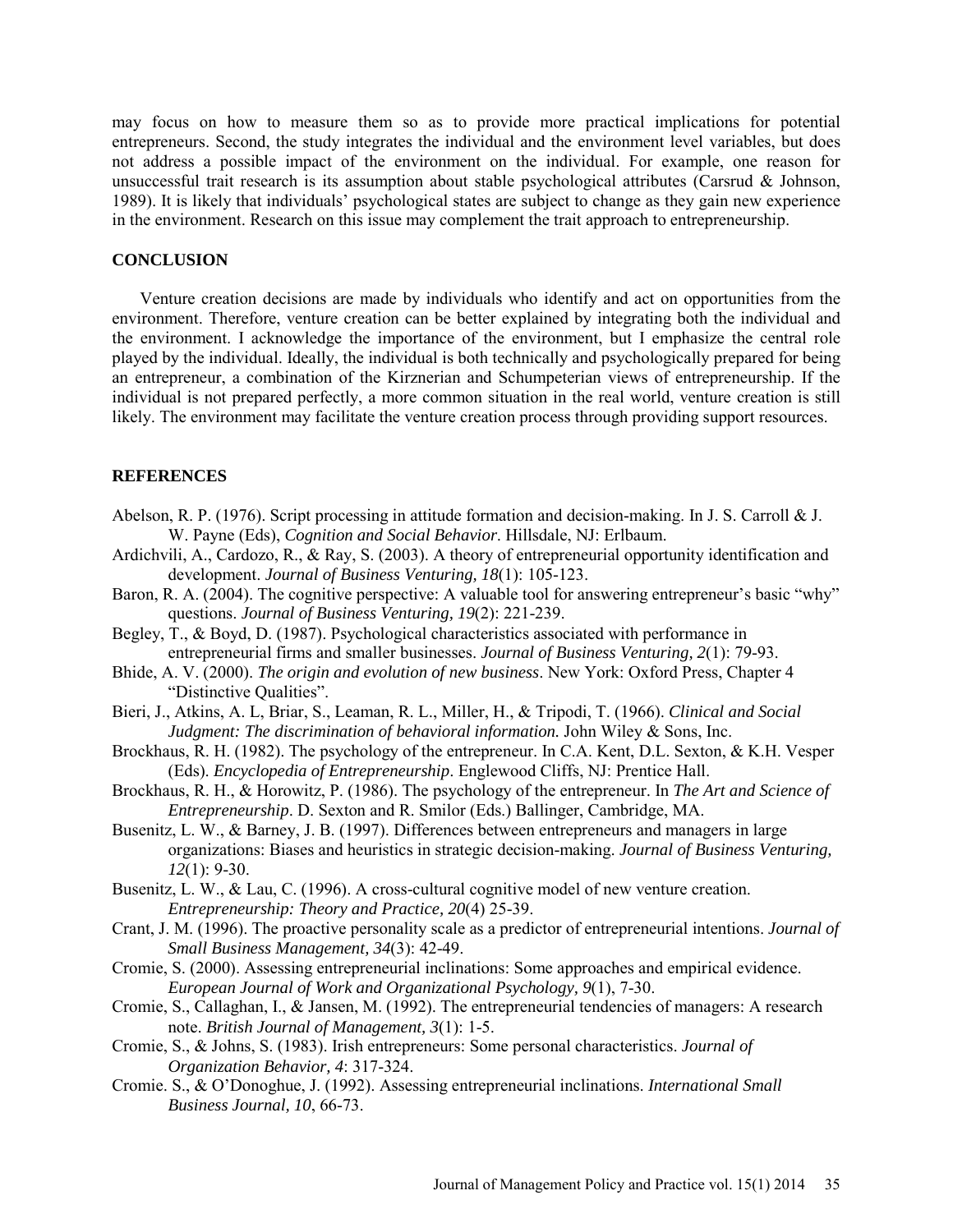- Cunningham, J. B., & Lischeron, J. (1991). Defining entrepreneurship. *Journal of Small Business Management, 29*(1), 45-61.
- Das, T. K., & Teng, B. (1997). Time and entrepreneurial risk behavior. *Entrepreneurship Theory and Practice, 22*(2), 69-88.
- Davidsson, P., & Honig, B. (2003). The role of social and human capital among nascent entrepreneurs. *Journal of Business Venturing, 18*(3), 301–331.
- De Wit, G., & Van Winden, F. A. (1989). An empirical analysis of self-employment in the Netherlands. *Small Business Economics, 1*(4): 263-272.
- Delmar, F., & Davidsson, P. (2000). Where do they come from? Prevalence and characteristics of nascent entrepreneurs. *Entrepreneurship & Regional Development, 12*(1), 1–23.
- DeTienne, D. R., & Chandler, G. N. (2004). Opportunity identification and its role in the entrepreneurial classroom: A pedagogical approach and empirical test. *Academy of Management Learning & Education, 3*(3): 242-257.
- Dimov, D. (2007). From opportunity insight to opportunity intention: The importance of person-situation learning match. *Entrepreneurship Theory and Practice, 31*(4): 561-583.
- Durand, D., & Shea, D. (1974). Entrepreneurial activity as a function of achievement motivation and reinforcement control. *Journal of Psychology, 88*: 57-63.
- Dutta, D. K., & Crossan, M. M. (2005). The nature of entrepreneurial opportunities: Understanding the process using the 4I organizational learning framework. *Entrepreneurship Theory and Practice, 29*(4): 425-449.
- Elfring, T., & Hulsink, W. (2003). Networks in entrepreneurship: The case of high-technology firms. *Small Business Economics, 21*: 409-422.
- Forbes, D. P. (1999). Cognitive approaches to new venture creation. *International Journal of Management Reviews, 1*(4): 415-439.
- Gartner, W. B. (1988). Who is an entrepreneur? Is the wrong question. *American Journal of Small Business, 12*(4): 11-32.
- Gasse, Y. (1982). Elaborations on the psychology of the entrepreneur. In C. A. Kent , D.L. Sexton, & K.H. Vesper (Eds.), *Encyclopedia of Entrepreneurship*, 57-71. Englewood Cliffs, NJ: Prentice Hall.
- Gioia, D. A., & Poole, P. P. (1984). Scripts in organizational behavior. *Academy of Management Review, 9*(3): 449-459.
- Gnyawali, D. R., & Fogel, D. S. (1994). Environments for entrepreneurship development: Key dimensions and research implications. *Entrepreneurship: Theory and Practice, 18*(4): 43-62.
- Goss, D. (2005). Entrepreneurship and 'the social': Towards a deference-emotion theory. *Human Relations, 58*(5): 617-636.
- He, X. (2009). The development of entrepreneurship and private enterprise in the People's Republic of China and its relevance to transitional economies. *Journal of Developmental Entrepreneurship*, 14(1): 39-58.
- Hills, G. E., Lumpkin, G. T., & Singh, R. (1997). Opportunity recognition: Perceptions and behaviors of entrepreneurs. In P. Reynolds, W. Bygrave, N. Carter, P. Davidsson, W. Gartner, C. Mason, & P. McDougall (Eds), *Frontiers of Entrepreneurship Research*, Babson Park, MA: Babson College.
- Hofstede, G. (1980). *Culture's consequences: International differences in work related values*. Beverly Hills, CA: Sage.
- Hornaday, J. A. (1982). Research about living entrepreneurs. In C. A. Kent, D. L. Sexton, & K. H. Vesper (Eds), *Encyclopedia of Entrepreneurship*. Englewood Cliffs, NJ: Prentice Hall.
- Hull, D. L., Bosley, J., & Udell, G. G. (1980). Renewing the hunt for the Heffalump: Identifying potential entrepreneurs by personality characteristics. *Journal of Small Business Management, 18*(1), 11- 18.
- Katz, J. A. (1992). A psychosocial cognitive model of employment status choice. E*ntrepreneurship: Theory and Practice, 17*(1), 29-37.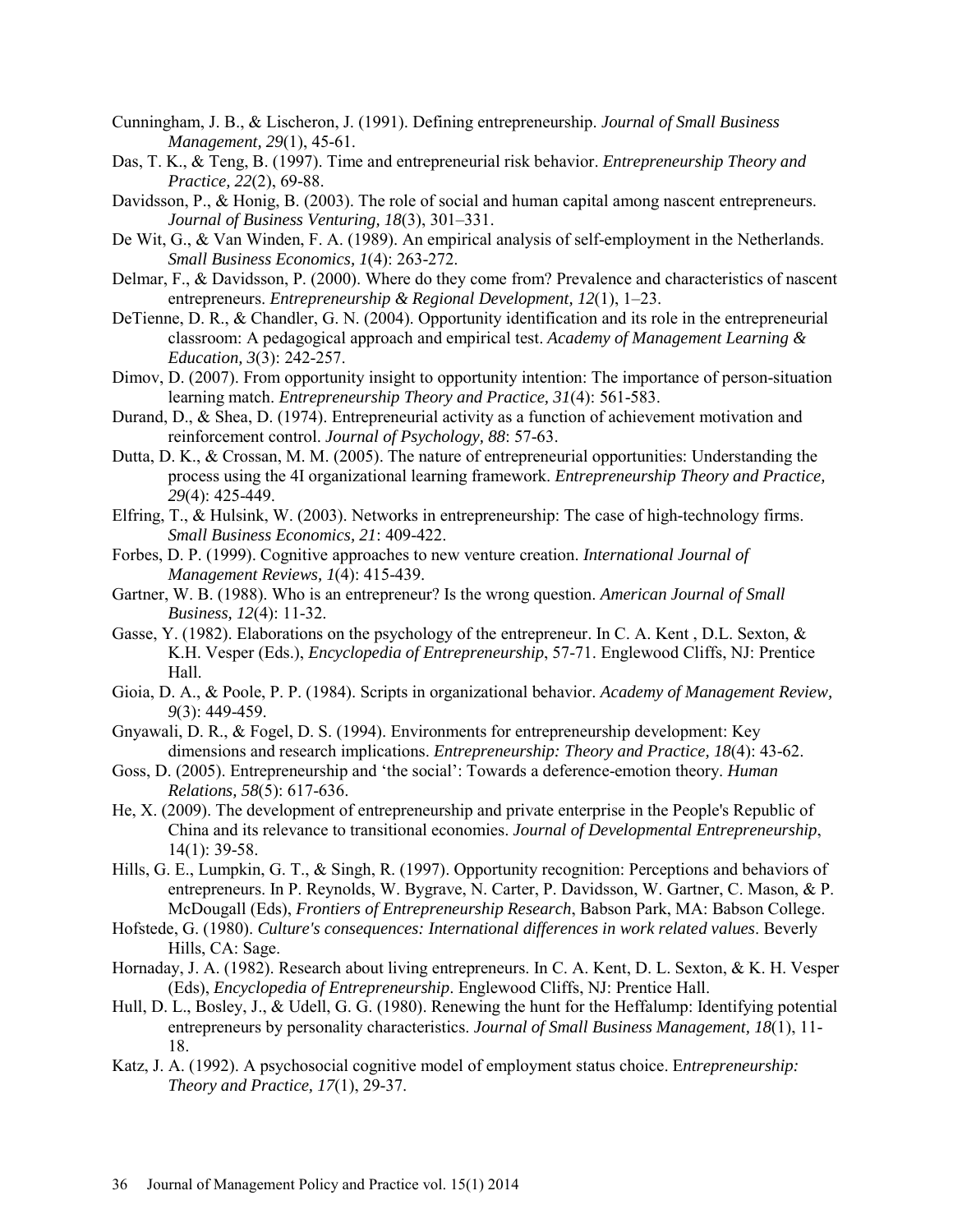- Koh, H. C. (1996). Testing hypotheses of entrepreneurial characteristics. *Journal of managerial Psychology, 11*(3): 12-25.
- Leibenstein, H. (1968). Entrepreneurship and development. *American Economic Review, 58*: 72-83.
- Low, M. B., & MacMillan, I. C. (1988). Entrepreneurship: Past research and future challenges. *Journal of Management, 14*(2), 139-161.
- Matlin, M. W. (2002). *Cognition*. Harcourt College Publishers, Fort Worth, TX.
- McClelland, D. C. (1961)*. The Achieving Society*. D. Van Nostrand, Princeton, NJ.
- McCline, R. L., Bhat, S., & Baj, P. (2000). Opportunity recognition: An exploratory investigation of a component of the entrepreneurial process in the context of the health care industry. *Entrepreneurship: Theory and Practice, 25*(2): 81-94.
- Miner, J. B. (1990). Entrepreneurs, high growth entrepreneurs and managers: Contrasting and overlapping motivational patterns. *Journal of Business Venturing, 5*(4), 221-234.
- Mises, L. von. (1963). *Human Action*, Rev. Ed., New Haven: Yale University Press.
- Mitchell, R. K., Smith, B., Seawright, K. W., & Morese, E. A. (2000). Cross-cultural cognitions and the venture creation decision. *Academy of Management Journal, 43*(5), 974-993.
- Mitton, D. G. (1989). The compleat entrepreneur. *Entrepreneurship Theory and Practice, 13*(3): 9-19.
- Mueller, S. L., & Thomas, A. S. 2001. Culture and entrepreneurial potential: A nine country study of locus of control and innovativeness. *Journal of Business Venturing, 16*(1): 51-75.
- Nijkamp, P. (2003). Entrepreneurship in a modern network economy. *Regional Studies, 37*(4): 395-405.
- Okamuro, H. (2008). How different are the regional factors of high-tech and low-tech start-ups? Evidence from Japanese manufacturing industries. *International Entrepreneurship and Management Journal, 4*(2): 199-215.
- Oosterbeek, H., van Praag, M., & Ijsselstein, A. (2010). The impact of entrepreneurship education on entrepreneurship skills and motivation. *European Economic Review, 54*(3): 442-454.
- Perry, C. (1990). After further sightings of the Heffalump. *Journal of Managerial Psychology, 5*(2): 22- 31.
- Robinson, P. B., Stimpson, D. V., Huefner, J. C., and Hunt, H. K. (1991). An attitude approach to the prediction of entrepreneurship. *Entrepreneurship Theory and Practice, 15*(4), 13-31
- Shane, S. (2000). Prior knowledge and the discovery of entrepreneurial opportunities. *Organization Science, 11*(4): 448-469.
- Shapero, A. (1975). The displaced, uncomfortable entrepreneur. *Psychology Today, 9*(6), 83-88.
- Shook, C. L., Priem, R. L., & McGee, J. E. (2003). Venture creation and the enterprising individual: A review and synthesis. *Journal of Management, 29*(3): 379-399.
- Short, J. C., Ketchen Jr. D. J., Shook, C. L., & Ireland, R. D. (2010). The concept of "opportunity" in entrepreneurship research: Past accomplishments and future challenges. *Journal of Management, 36*(3): 40-65.
- Simon, M., Houghton, S. M., & Aquino, K. (2000). Cognitive biases, risk perception, and venture formation: How individuals decide to start companies. *Journal of Business Venturing, 15*(2): 113- 134.
- Smith, N. R., & Miner, J. B. (1983). Type of entrepreneur, type of firm, and managerial motivation: Implications for Organizational Life Cycle Theory. *Strategic Management Journal, 4*(4): 325- 340.
- Souitaris, V., Zerbinati, S., & Al-Laham, A. (2007). Do entrepreneurship programmes raise entrepreneurial intention of science and engineering students? The effect of learning, inspiration and resources. *Journal of Business Venturing, 22*(4): 566-591.
- Tan, J. (1996). Regulatory environment and strategic orientations in a transitional economy: A study of Chinese private enterprise. *Entrepreneurship Theory and Practice, 21*(1): 31-46.
- Tan, J. (2002). Culture, nation, and entrepreneurial strategic orientations: Implications for an emerging economy. *Entrepreneurship Theory and Practice, 26*(4): 95-111.
- Thornton, P. H. (1999). The sociology of entrepreneurship. *Annual Review of Sociology, 25*(1), 19-45.